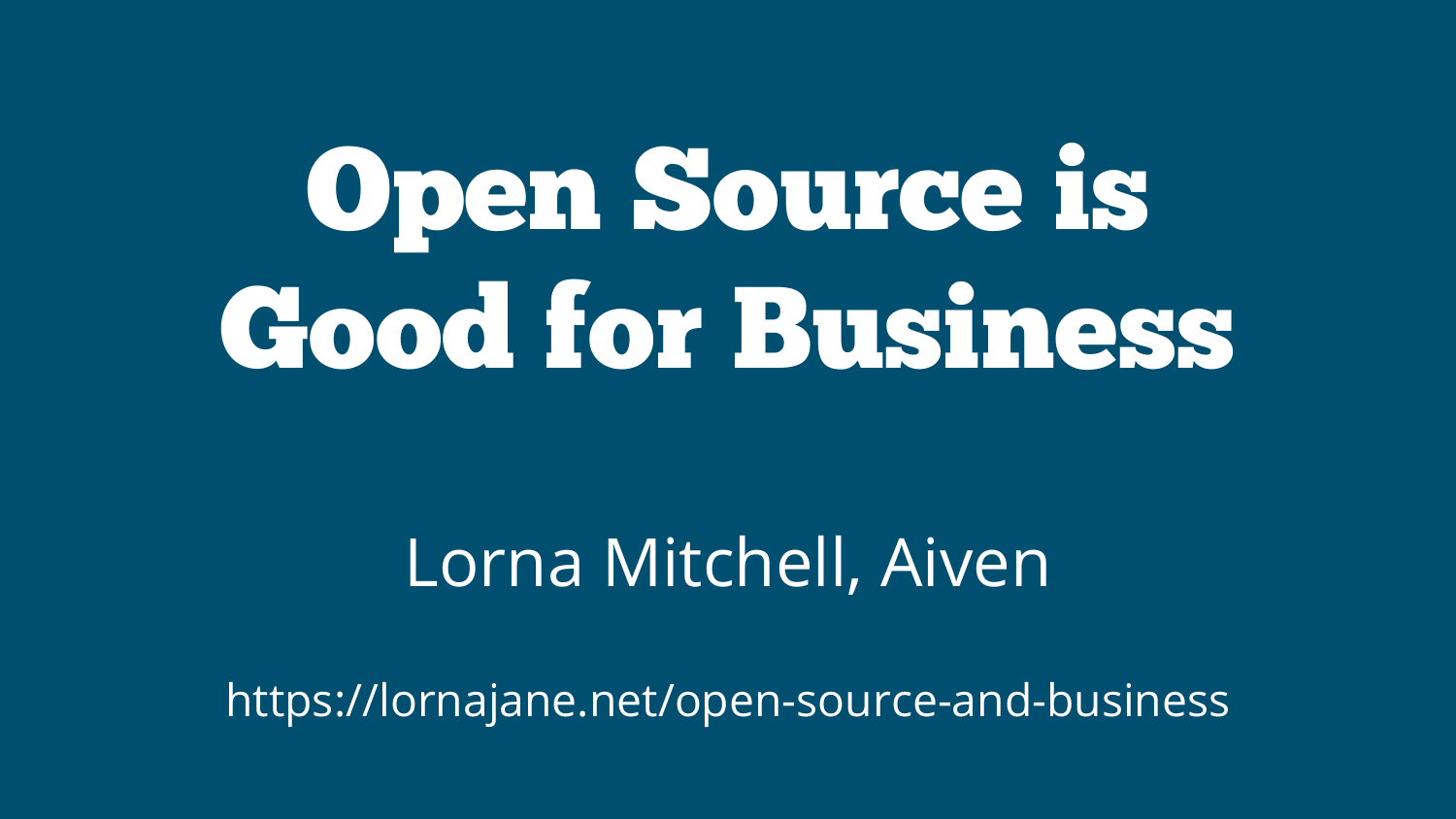#### Open Source

#### License must meet open source definition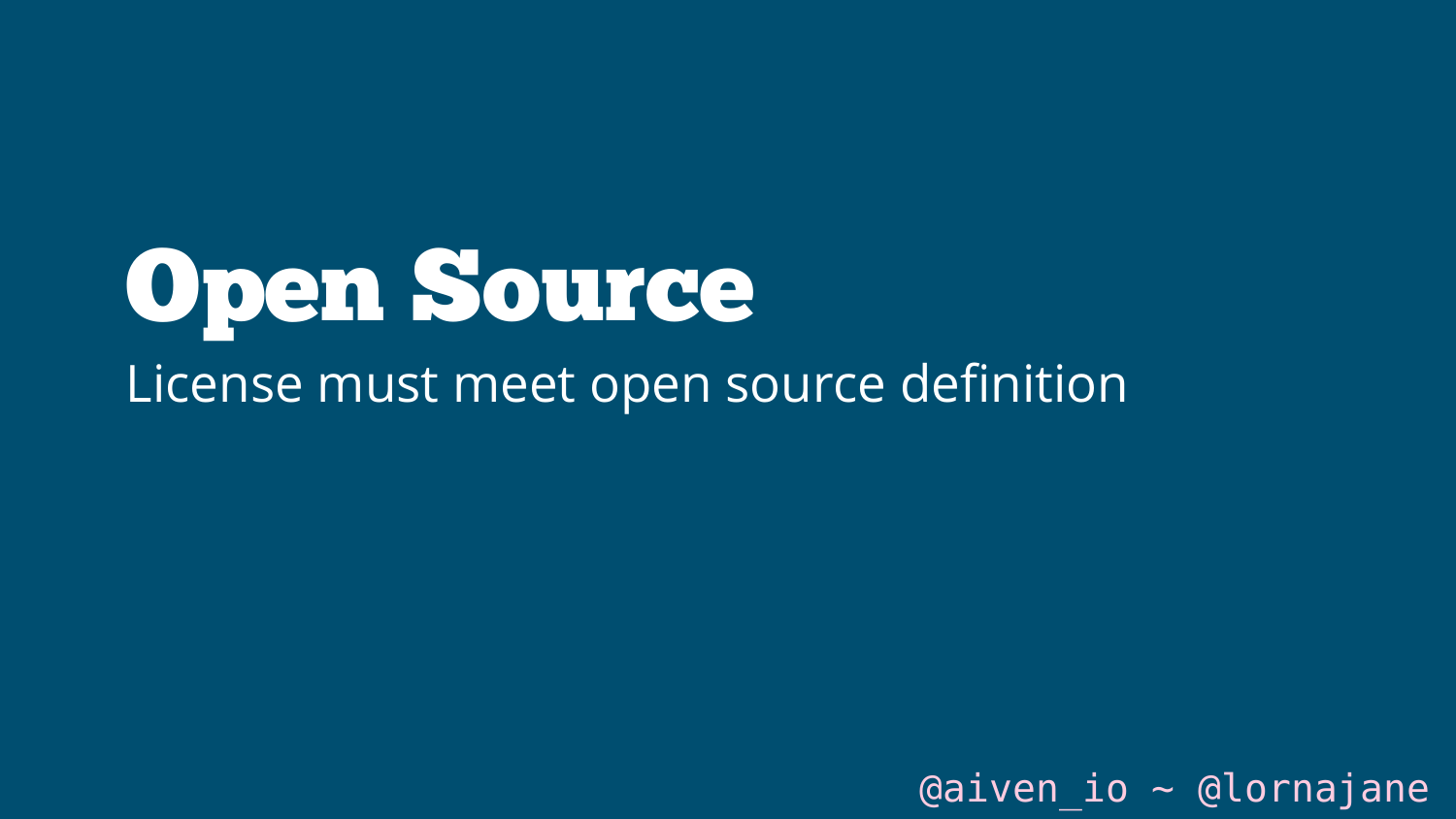# Business priorities

Innovation and security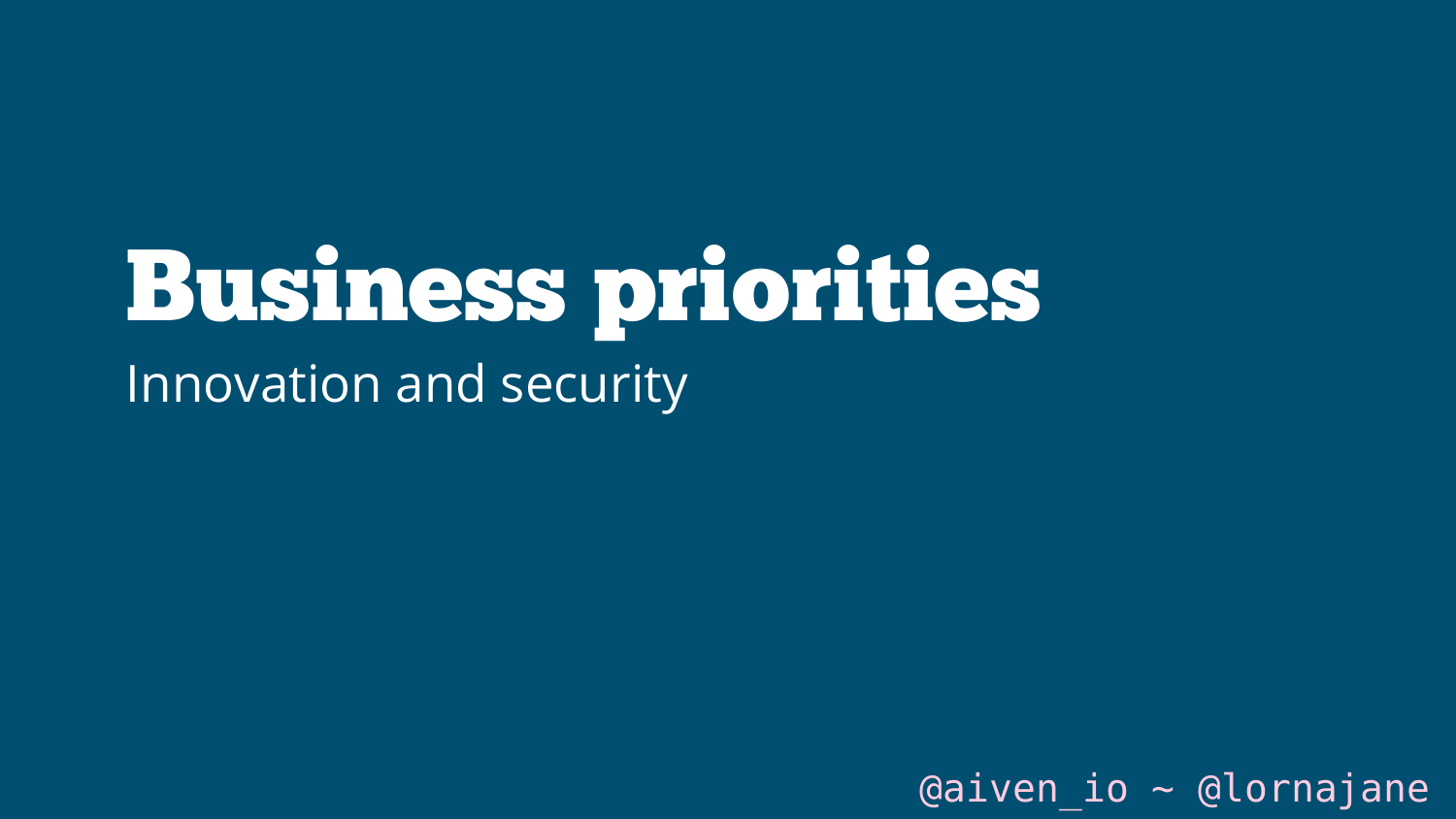### Code inventory

- Educate developers about open source licensing
- Create and maintain SBOM (Software Bill of Materials)
- SPDX is an ISO standard, great way to
- OpenSSF has good tooling, information and resources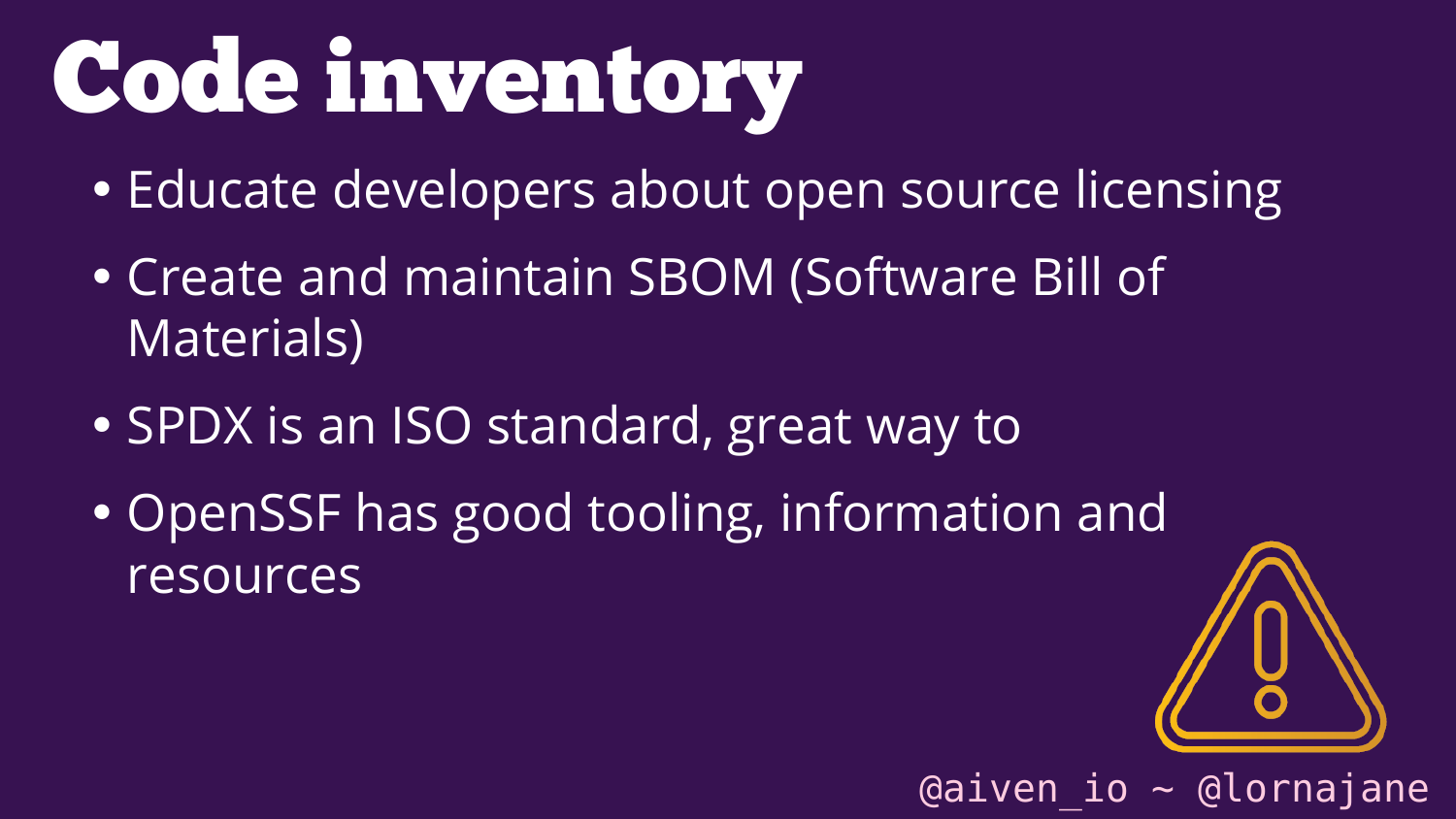

 $\theta$ aiven io ~  $\theta$ lornajane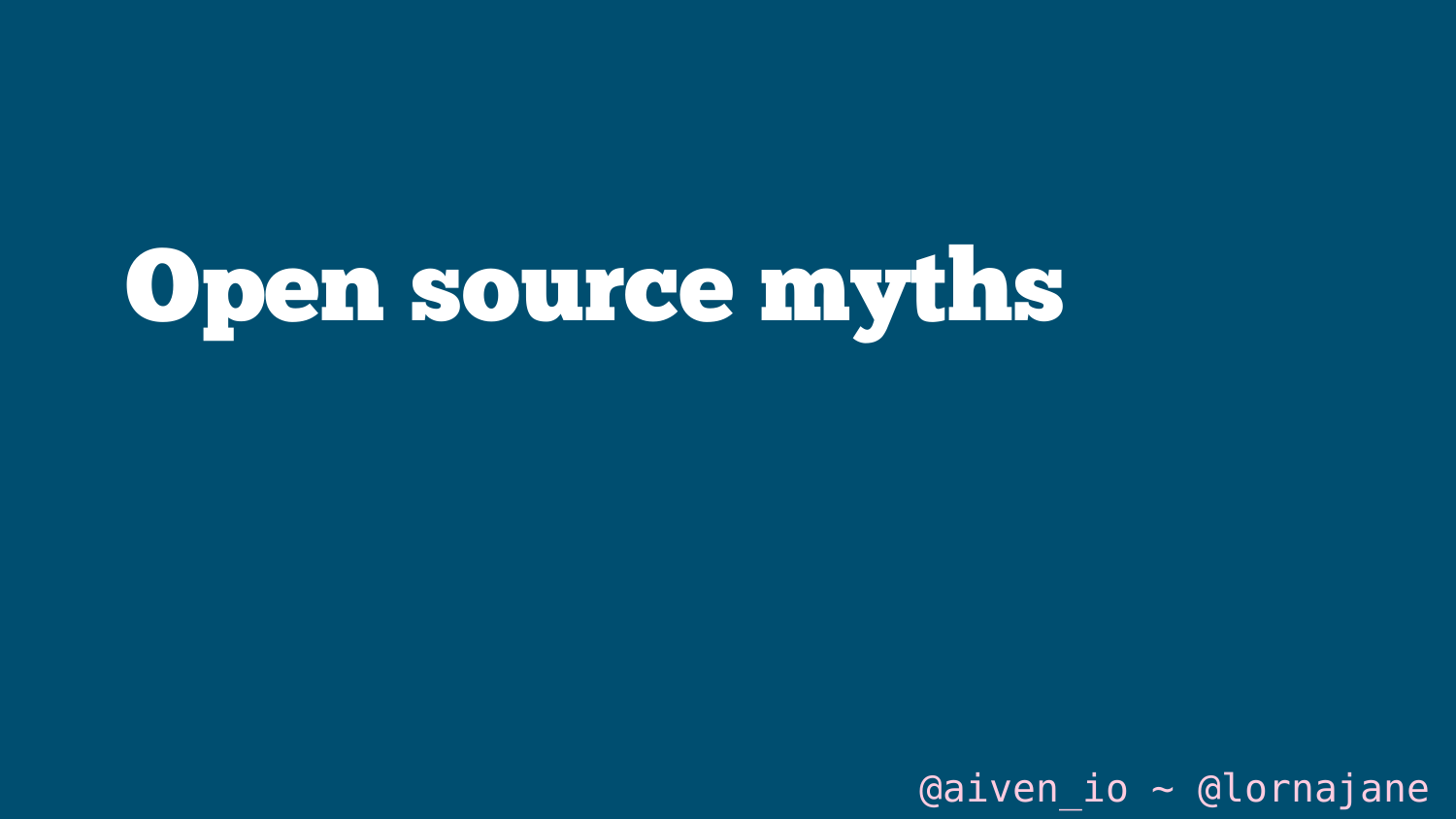#### Industry-standard tools Open source tooling is best-in-class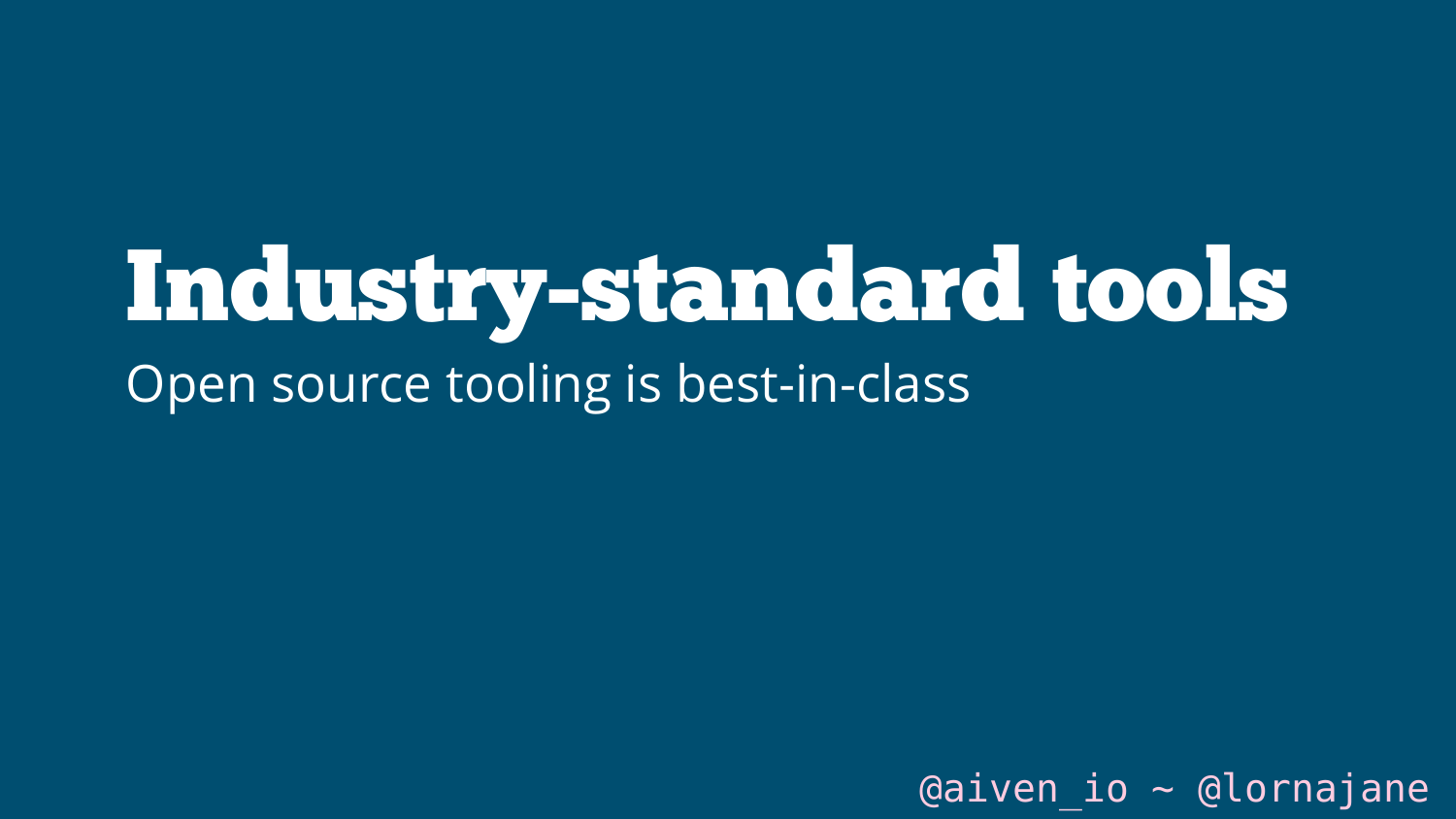## Enable and participate

Consider yourself a stakeholder in every tool you use.

- Policy on employee contributions to open source outside work
- Package publishing policy, including license preference and maintainer process

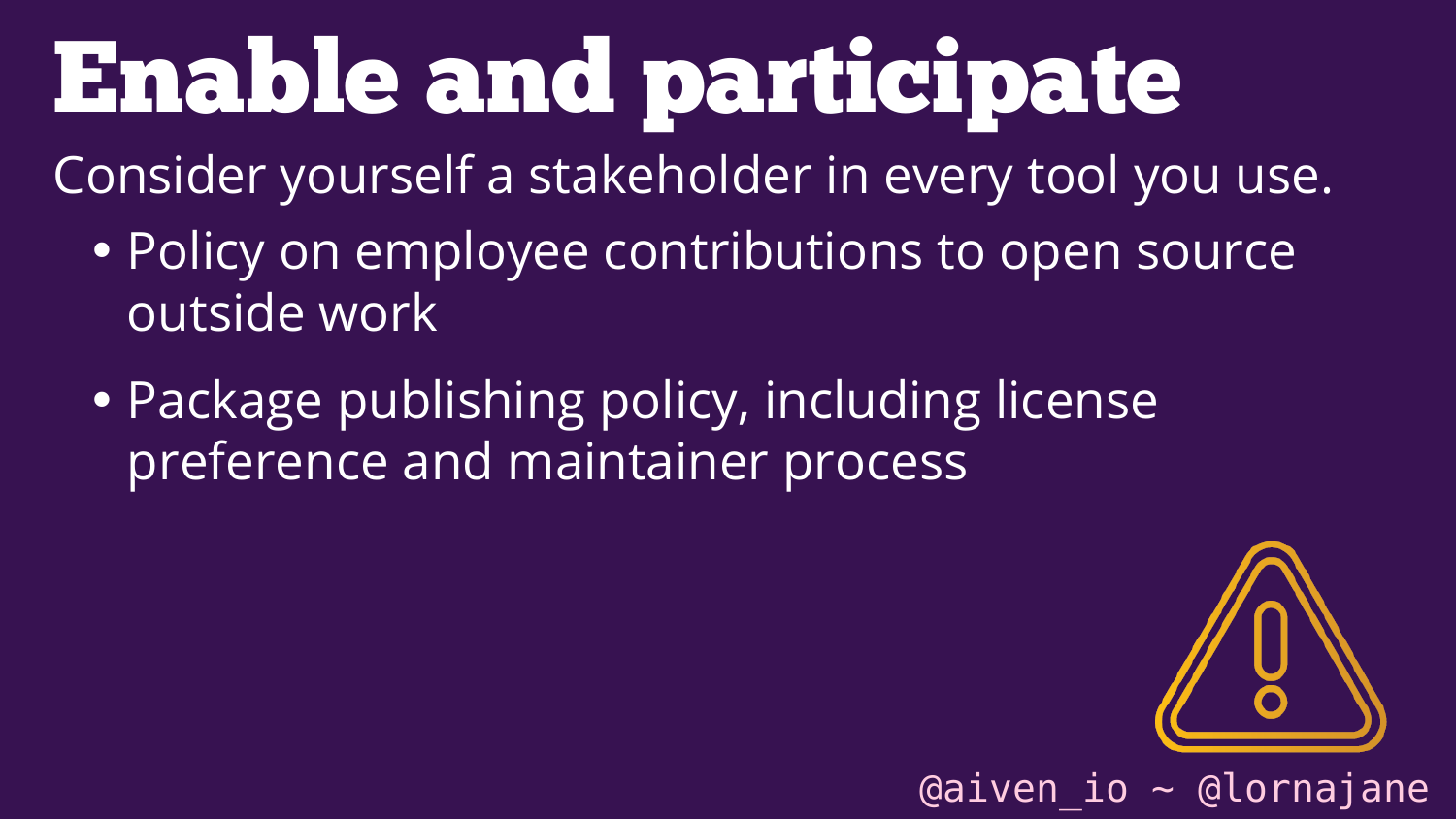# Borrowed work process

Open source has much to teach us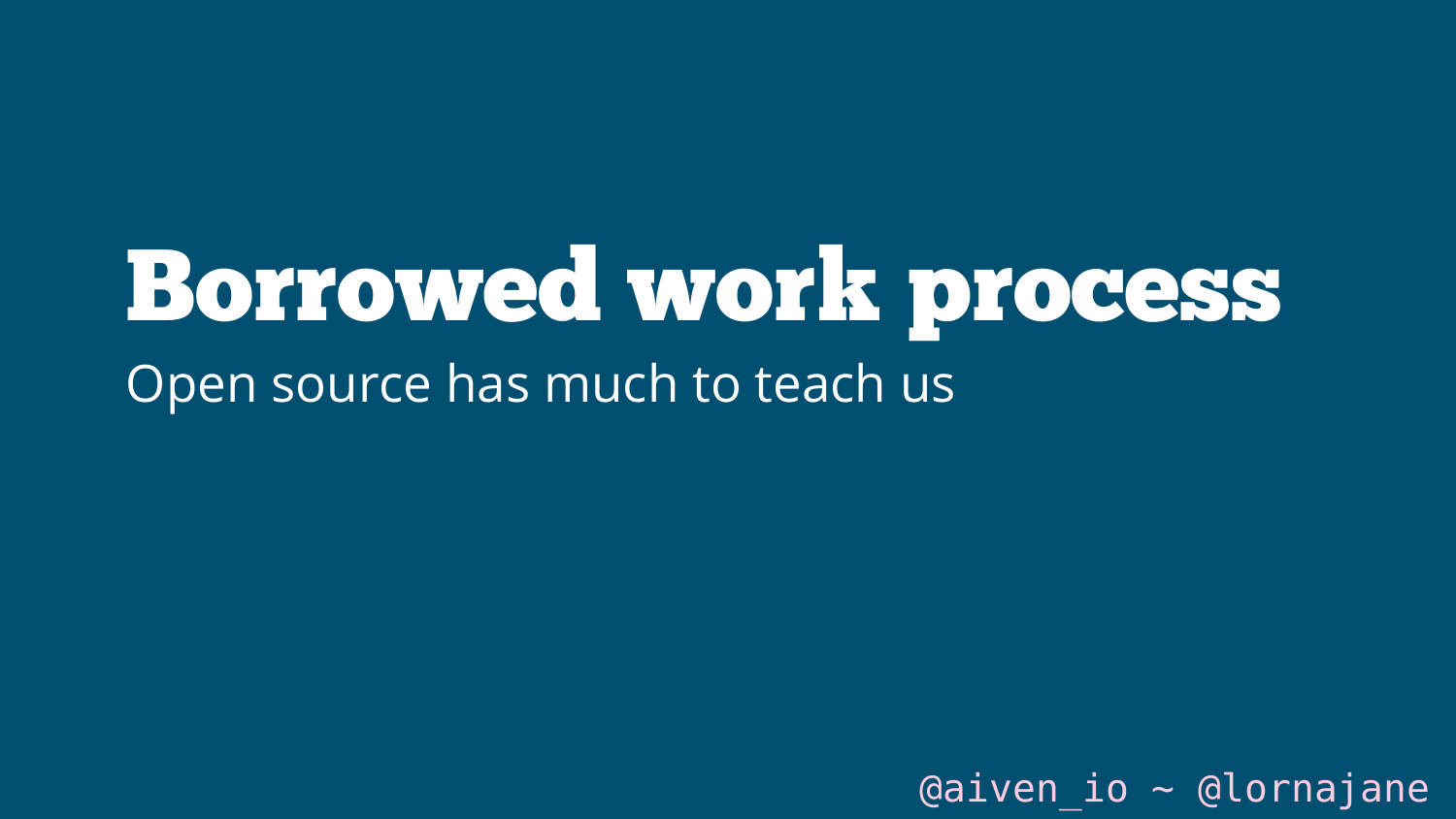#### Professional growth Learn many skills, and meet many people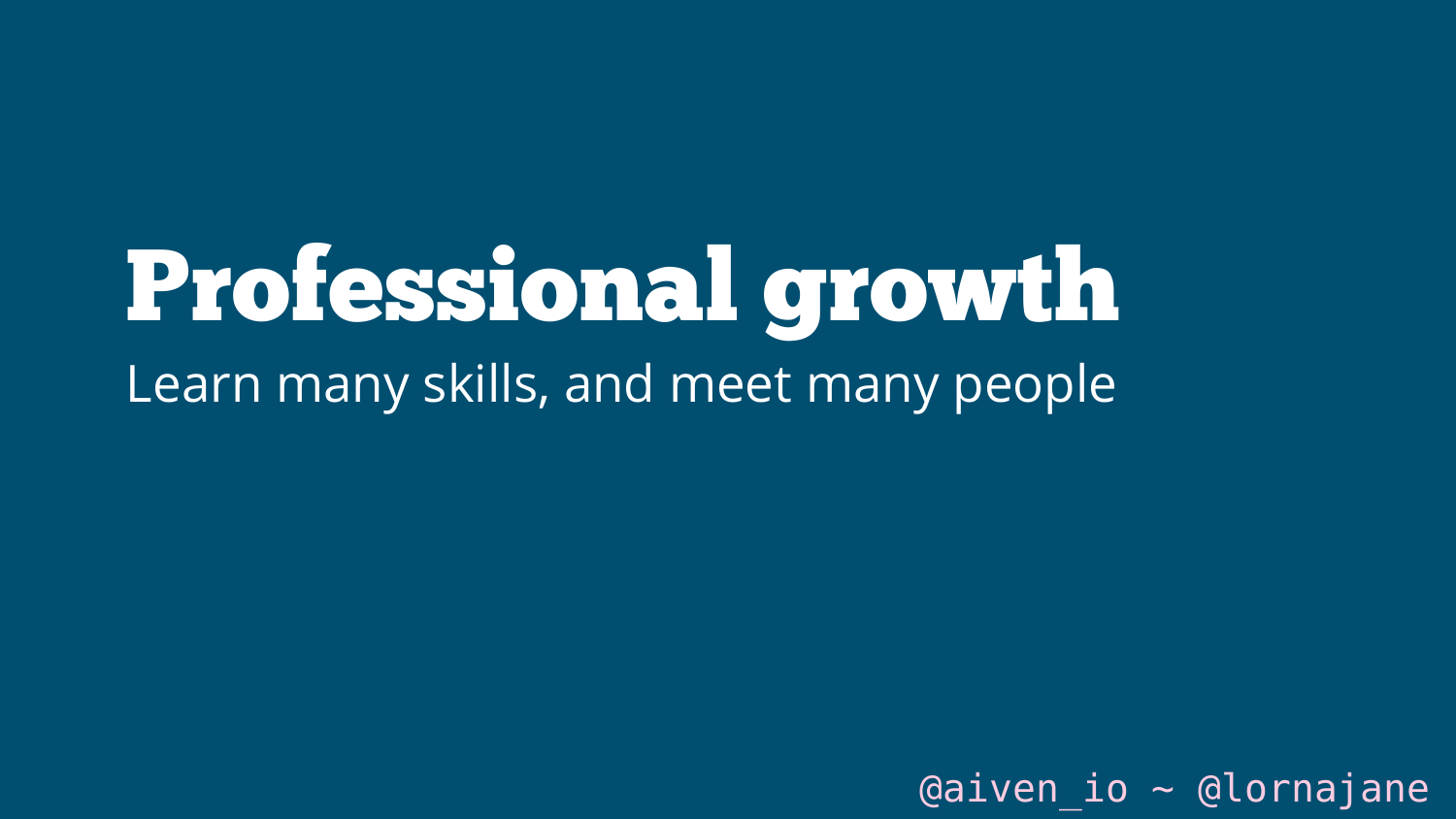#### Contributing at work About half of open source contributors are paid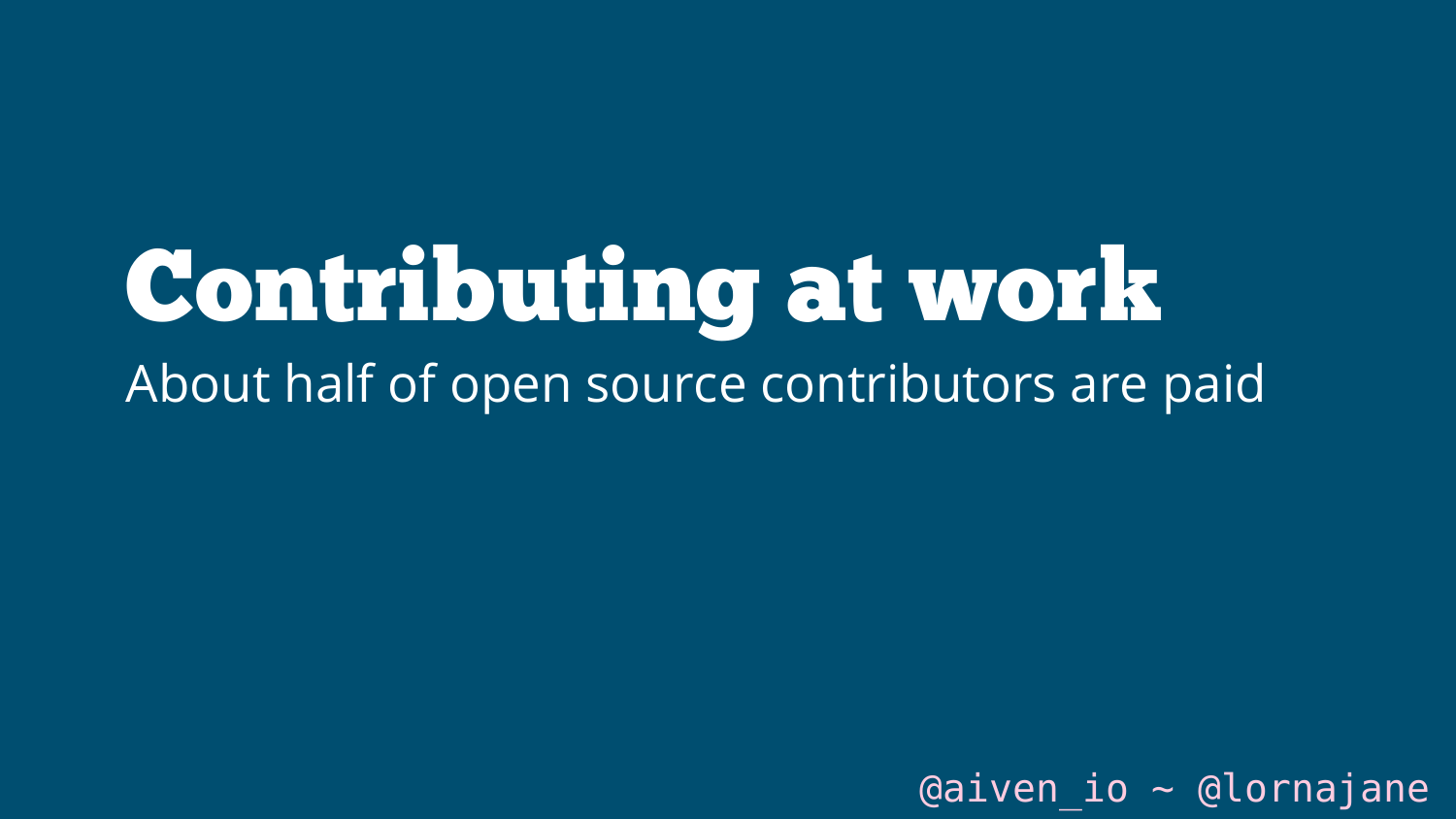### Contributing in teams

Working on open source together is great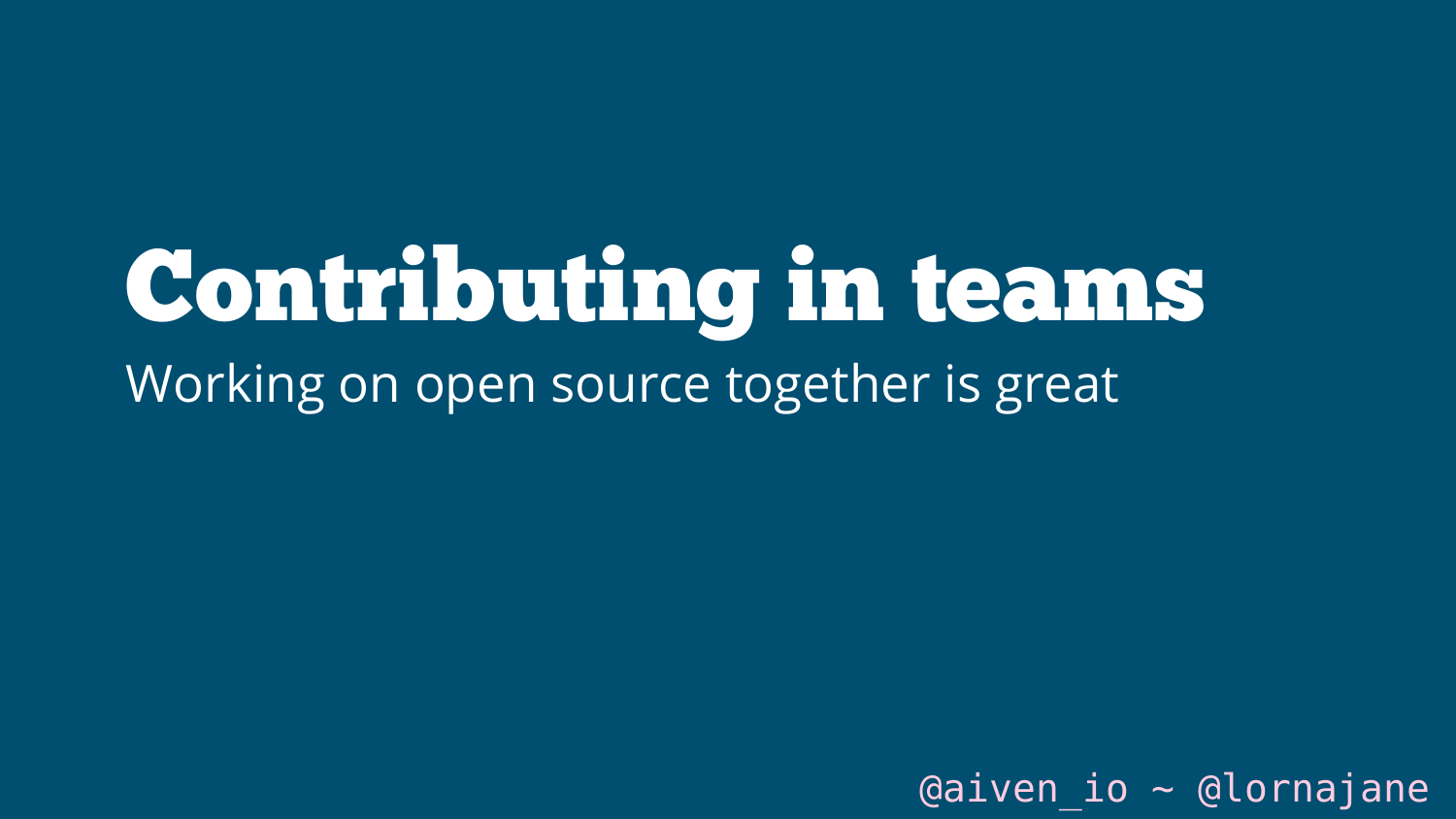### Bring benefits to business

- Offer time, expertise or services to projects you use
- Support your dependencies with TideLift
- Join the OSI, OpenSSF, OpenUK, PHP Foundation